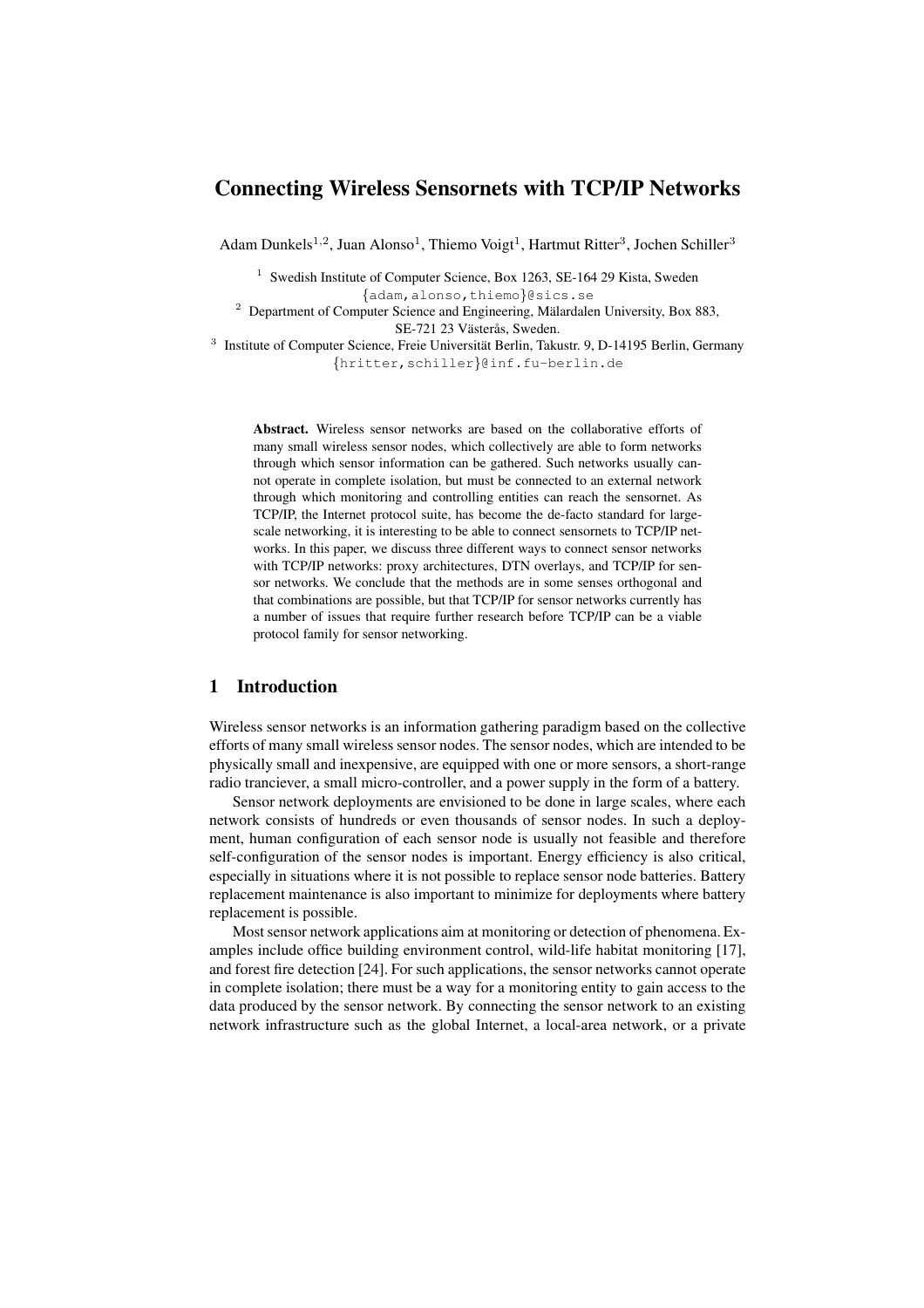intranet, remote access to the sensor network can be achieved. Given that the TCP/IP protocol suite has become the de-facto networking standard, not only for the global Internet but also for local-area networks, it is of particular interest to look at methods for interconnecting sensor networks and TCP/IP networks. In this paper, we discuss a number of ways to connect sensor networks to TCP/IP networks.

Sensor networks often are intended to run specialized communication protocols, thereby making it impossible to directly connect the sensor network with a TCP/IP network. The most commonly suggested way to get the sensor network to communicate with a TCP/IP network is to deploy a proxy between the sensor network and the TCP/IP network. The proxy is able to communicate both with the sensors in the sensor network and hosts on the TCP/IP network, and is thereby able to either relay the information gathered by the sensors, or to act as a front-end for the sensor network.

Delay Tolerant Networking (DTN) [9] is a recently proposed communication model for environments where the communication is characterized by long or unpredictable delays and potentially high bit-error rates. Examples include mobile networks for inaccessible environments, satellite communication, and certain forms of sensor networks. DTN creates an overlay network on top of the Internet and uses late address binding in order to achieve independence of the underlying bearer protocols and addressing schemes. TCP/IP and sensor network interconnection could be done by using a DTN overlay on top of the two networks.

Finally, by directly running the TCP/IP protocol suite in the sensor network, it would be possible to connect the sensor network and the TCP/IP network without requiring proxies or gateways. In a TCP/IP sensor network, sensor data could be sent using the best-effort transport protocol UDP, and the reliable byte-stream transport protocol TCP would be used for administrative tasks such as sensor configuration and binary code downloads.

Due to the power and memory restrictions of the small 8-bit micro-controllersin the sensor nodes, it is often assumed that TCP/IP is not possible to run in sensor networks. In previous work [8], we have shown that this is not true; even small micro-sensor nodes are able to run a full instance of the TCP/IP protocol stack. We have also successfully implemented our small uIP TCP/IP stack [7] on the small sensor nodes developed at FU Berlin [1]. There are, however, a number of problems that needs to be solved before TCP/IP can be a viable alternative for sensor network communication.

The rest of the paper is structured as follows. We discuss proxy architectures in Section 2, followed by a discussion of the DTN architecture in Section 3. TCP/IP for sensor networks is presented in Section 4, and a comparison of the three methods is given in Section 5. Finally, the paper is concluded in Section 6.

# **2 Proxy Architectures**

Deploying a special proxy server between the sensor network and the TCP/IP network is a very simple and straightforward way to connect the two networks. In its simplest form, the proxy resides as a custom-made program running on a gateway computer which has access to both the sensor network and the TCP/IP network. Since all interaction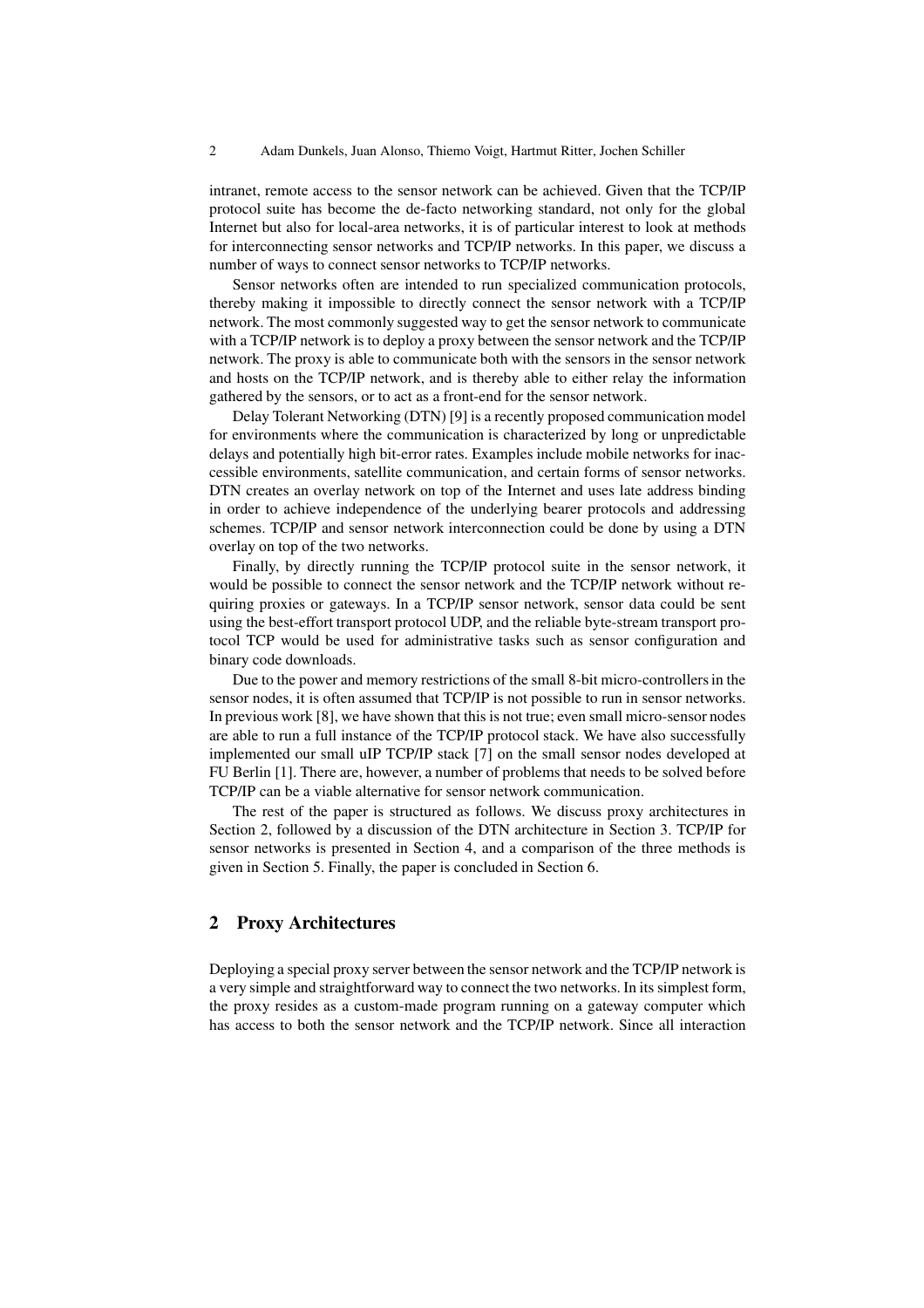between clients in the TCP/IP network and the sensor nodes is done through the proxy, the communication protocol used in the sensor network may be chosen freely.



**Fig. 1.** Proxy architecture

The proxy can operate in either of two ways: as a relay, or as a front-end. In the first case, the proxy will simply relay data coming from the sensor network to clients on the TCP/IP network. The clients must register a particular *data interest* with the proxy, and the proxy will then relay data from the sensor network to the registered clients.

In the second case, where the proxy acts as a front-end for the sensor network, the proxy pro-actively collects data from the sensors and stores the information in a database. The clients can query the proxy for specific sensor data in a variety of ways, such as through SQL-queries or web-based interfaces.

One advantage of the proxy based approach to interconnect sensor and TCP/IP networks is that the proxy completely decouples the two networks. This naturally allows for specialized communication protocols to be implemented in the sensor network. A front-end proxy can also be used to implement security features such as user and data authentication.

Among the drawbacks of the proxy approach are that it creates a single point of failure. If the proxy fails, all communication to and from the sensor network is effectively made impossible. One possible solution would be to deploy redundancy in the form of a set of back-up proxies. Unfortunately, such a solution reduces the simplicity of the proxy approach. Other drawbacks are that a proxy implementation usually is specialized for a specific task or a particular set of protocols. Such a proxy implementation requires special proxies for each application. Also, no general mechanism for inter-routing between proxies exist.

Proxies have previously been used for connecting devices to TCP/IP networks in order to overcome limitations posed by the devices themselves, or limitations caused by the communication environment in which the devices are located. The Wireless Application Protocol (WAP) stack [15] is intended to be simpler than the TCP/IP protocol stack in order to run on smaller devices, and to be better suited to wireless environments. WAP proxies are used to connect WAP devices with the Internet. Similarly, the Remote Socket Architecture [23] exports the BSD socket interface to a proxy in order to outperform ordinary TCP/IP for wireless links.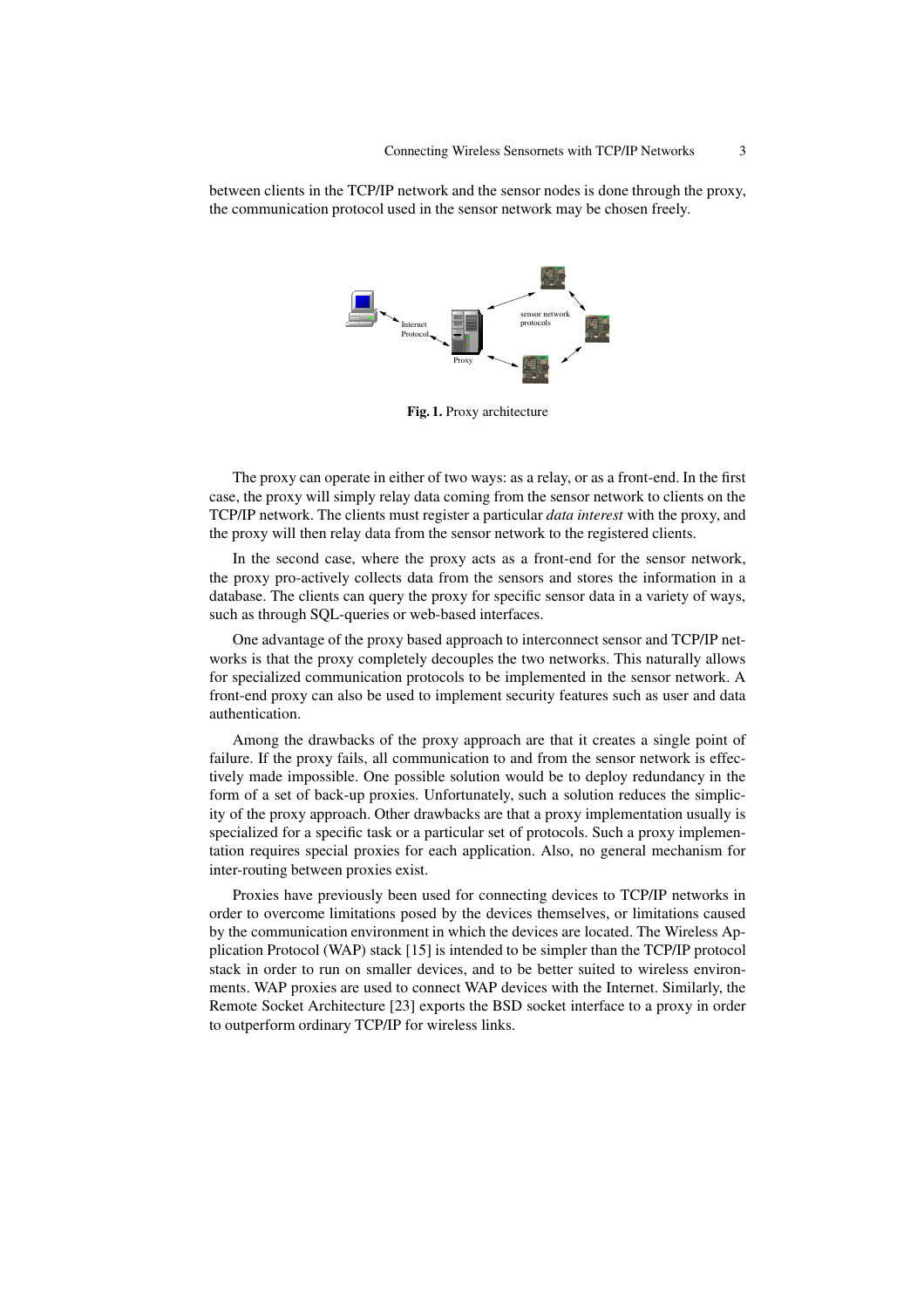4 Adam Dunkels, Juan Alonso, Thiemo Voigt, Hartmut Ritter, Jochen Schiller

#### **3 Delay Tolerant Networks**

The Delay Tolerant Network architecture [9] is intended for so-called *challenged environments*. Properties of such environments include long and variable delays, frequent network partitioning, potentially high bit-error rates and asymmetrical data rates. DTN is based on the observation that the TCP/IP protocol suite is built around a number of implicit assumptions that do not hold true in challenged communication environments. In particular, the underlying assumptions of TCP/IP are:

- **–** An end-to-end path must exist between source and destination during the whole data exchange.
- **–** The maximum round trip-time for packets must be relatively small and stable.
- **–** The end-to-end packet loss is relatively small.

The DTN architectural design contains several principles to provide service in these environments:

- **–** DTN uses an overlay architecture based on store-and-forward message switching. The messages, called *bundles*, that are transmitted contain both user data and relevant meta-data. A message-switched architecture provides the advantage of a priori knowledge of the size and performance requirements of the data transfer. The bundle layer works as an application layer on top the TCP/IP protocol stack.
- **–** The base transfer between nodes relies on store-and-forward techniques, i.e., a packet is kept until it can be sent to the next hop. This requires that every node has storage available in the network. Furthermore, this allows to advance the point of retransmission towards the destination.

A DTN consists a set of *regions* which share a common layer called the *bundle layer* that resides above the transport layer. The bundle layer stores messages in persistent storage if there is no link available, fragments messages if necessary, and optionally implements end-to-end reliability. The layers below the bundle layer are not specified by the architecture, but are chosen dynamically based on the specific communication characteristics and the available protocols in each region. One or more DTN gateways exist in each DTN region. The DTN gateway forwards bundles between regions, and takes care of delivering messages from other regions to hosts within the local region.

The DTN architecture has been designed with the sensor network paradigm in mind. In sensor networks, the network may be partitioned frequently when nodes go into sleep mode or because of node failure. This will disrupt any end-to-end paths through the network. Also, packet loss rates in sensor networks can be very high [28] and routes may be asymmetric.

When connecting sensor networks to a TCP/IP network using the DTN architecture, we have at least two regions as depicted in Figure 2: one TCP/IP region where the TCP/IP protocol suite is used and one sensor network region where specialized sensor network protocols are implemented. A DTN gateway node is put in between the two networks, similar to where a proxy would have been placed.

The DTN gateway acts much as a relay proxy as discussed in the previous section, and the relay proxy approach can be viewed as a specific instance of the DTN architecture. The DTN architecture is much more general than a simple proxy based approach,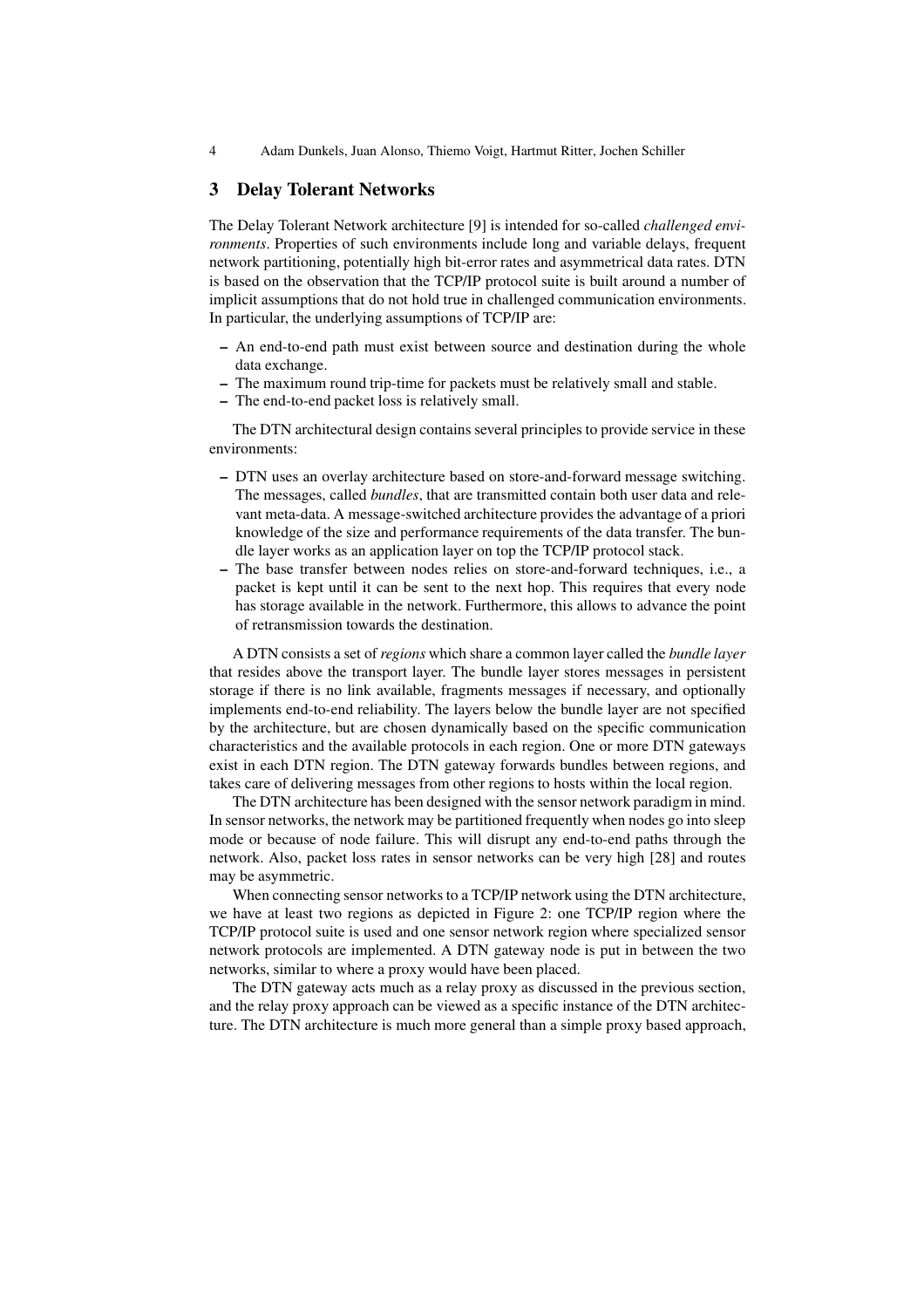

**Fig. 2.** Connecting using the DTN architecture

however, as the DTN architecture even allows mapping the sensor network into more than one DTN region, with DTN gateways located within the sensor network. For sensor networks where network partitioning is frequent, or where end-to-end communication is impossible, such a network design would be appropriate. A fully DTN enabled sensor network would easily be extended to a TCP/IP network, simply by connecting one or more of the DTN gateways to the TCP/IP network.

# **4 TCP/IP for Sensor Networks**

Directly employing the TCP/IP protocol suite as the communication protocol in the sensor network would enable seamless integration of the sensor network and any TCP/IP network. No special intermediary nodes or gateways would be needed for connecting a sensor network with a TCP/IP network. Rather, the connection would simply be done by connecting one or more sensor nodes to the TCP/IP network. TCP/IP in the sensor network would also provide the possibility to route data to and from the sensor network over standard technologies such as General Packet Radio Service (GPRS) [4]. This leads to an architecture as shown in Figure 3.



**Fig. 3.** Connecting using TCP/IP in the sensor network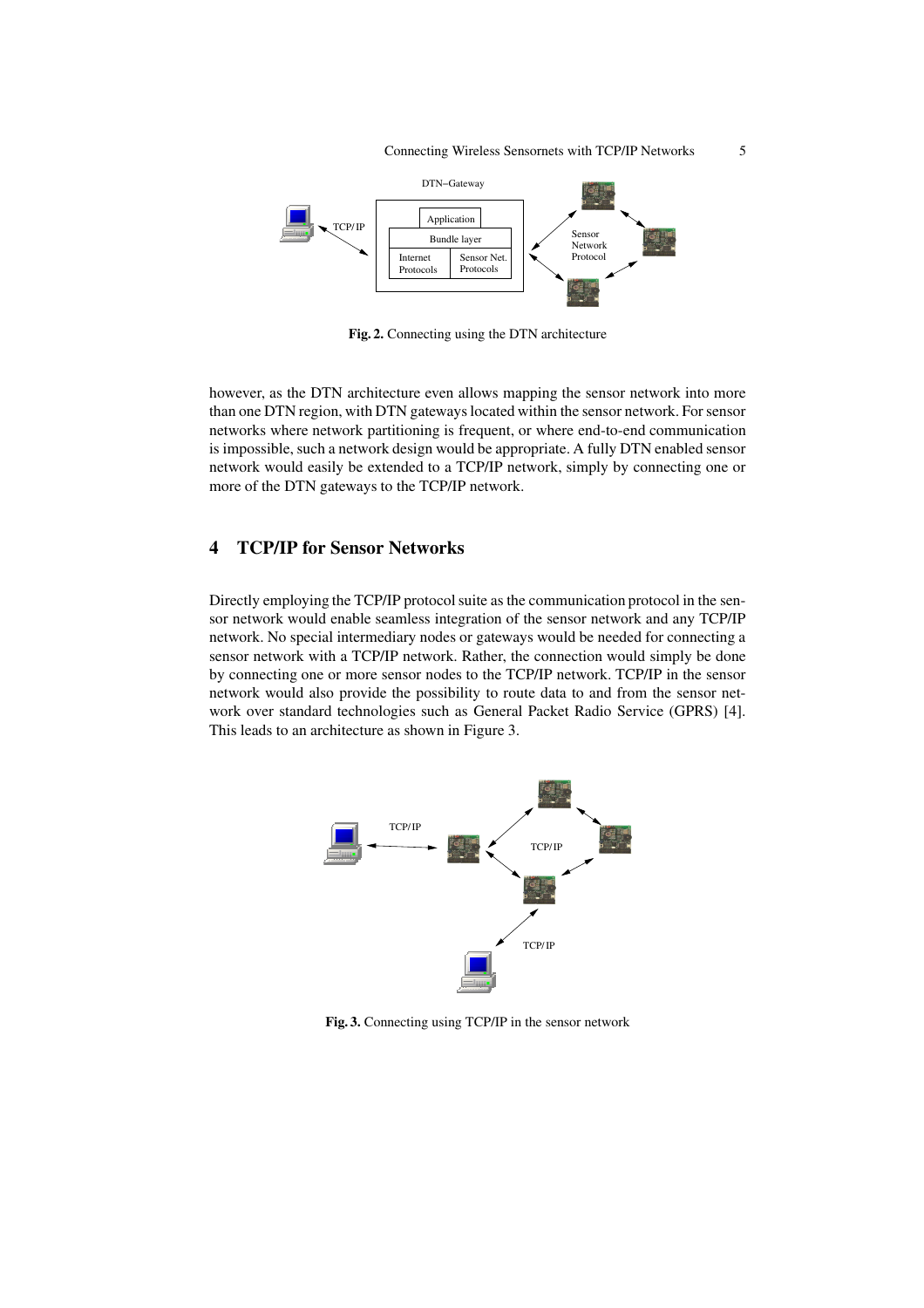Until recently, many believed that tiny sensor nodes would lack the necessary memory and computational resources to be able to run a full instance of the TCP/IP protocol stack. Therefore, the idea of using TCP/IP for sensor networks has not been given much research attention. We have showed that a full TCP/IP stack indeed can be run even on very limited devices [8], and have implemented our small uIP TCP/IP implementation [7] on the sensor nodes developed at FU Berlin [1]. These nodes are equipped with an 8-bit Texas Instruments MSP430 low-power micro-controller with a built-in memory of 2048 bytes. Our TCP/IP implementation requires only a few hundreds bytes of memory to operate, which leaves plenty of memory for the actual sensor node applications.

The fact that we are able to run the TCP/IP stack even on tiny sensor nodes suggest that TCP/IP for sensor networks may be within reach. Sensor networks running the TCP/IP protocol suite would be very easy to connect to existing TCP/IP networks, and would also able to benefit from the wealth of readily available applications such as file transfers using FTP or HTTP and possibly time synchronization with NTP. There are, however, a number of problems with using TCP/IP for wireless sensor networks that need to be addressed before TCP/IP is a viable alternative for sensor networks:

- **–** The addressing and routing schemes of IP are host-centric.
- **–** The header overhead in TCP/IP is very large for small packets.
- **–** TCP does not perform well over links with high bit-error rates, such as wireless links.
- **–** The end-to-end retransmissions used by TCP consumes energy at every hop of the retransmission path.

IP is designed so that every network interface connected to a network has its own IP address. The prefix of the address is the same for all network interfaces in the same physical network and routing is done based on the network prefixes. This does not fit well with the sensor network paradigm, where the main interest is the data generated by the sensors and the individualsensor is of minor importance. Most of the proposed communication protocols for sensor networks use data centric routing and addressing [10, 12] and even though similar mechanisms have been developed as overlay networks on top of IP [21], these usually require too much state to be kept in the participating nodes to be feasible to run on limited sensor nodes.

The size of TCP/IP packet headers is between 28 and 40 bytes, and when sending a few bytes of sensor data in a datagram the headers constitute nearly 90% of each packet. Energy efficiency is of prime importance for sensor networks, and since radio transmission often is the most energy consuming activity in a sensor node [20], a header overhead of 90% is not acceptable. Hence, most protocols developed for sensor networks strive to keep the header overhead as low as possible. For example, the TinyOS [11] message header overhead is only 5%. The header overhead in TCP/IP can be reduced using various forms of header compression [13, 6, 16, 5]. These mechanisms are commonly designed to work only over a single-hop link, but work is currently being done in trying to adopt these mechanisms to the multi-hop case [19].

Furthermore, since TCP was designed for wired networks where bit-errors are uncommon and where packet drops nearly always are due to congestion, TCP always interprets packet drops as a sign of congestion and reduces its sending rate in response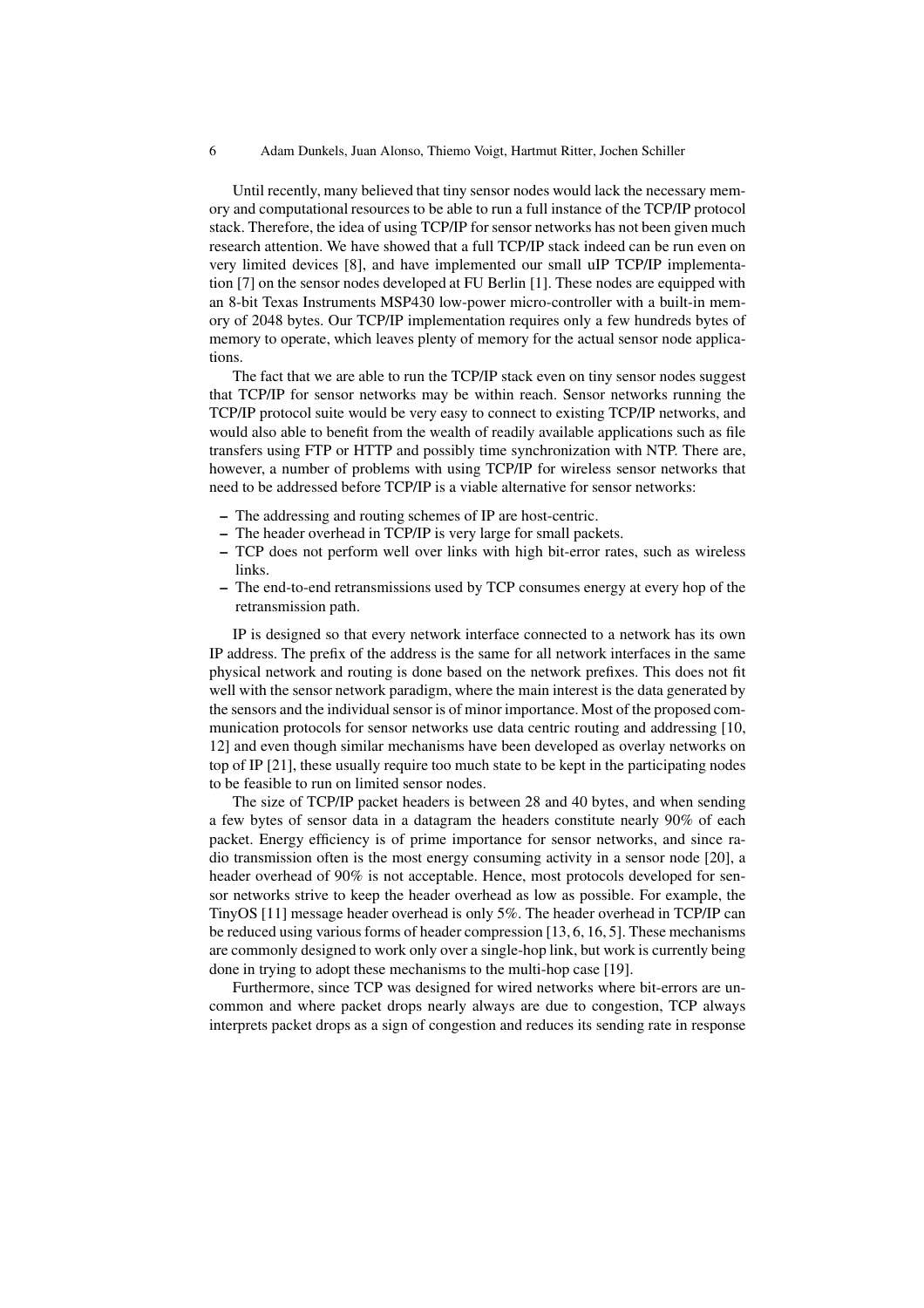to a dropped packet. This leads to bad performance over wireless links where packets frequently are dropped because of bit-errors. TCP misinterprets the packet loss as congestion and lowers the sending rate, even though the network is not congested.

Also, TCP uses end-to-end retransmissions, which in a multi-hop sensor network requires a transmission by every sensor node on the path from the sender to the receiver. Such a retransmission consumes more energy than a retransmission scheme where the point of retransmission is moved closer to the receiver. Protocols using other mechanisms to implement reliability, such as reliable protocols especially developed for sensor networks [22, 27, 26], are typically designed to be energy conserving.

Methods for improving TCP performance in wireless networks have been proposed [2, 3, 14], but these are often targeted towards the case where the wireless link is the last-hop, and not for wireless networks with multiple wireless hops. In addition, traditional methods assume that the routing nodes have significantly larger amounts of resources than what limited sensor nodes have.

#### **5 Comparison of the Methods**

The three methods for connecting sensor networks to TCP/IP networks presented here are in some respects orthogonal—it is possible to make combinationssuch as a partially TCP/IP-based sensor network with a DTN overlay connected to the global Internet using an front-end proxy. It is therefore not possible to make a direct comparison of the methods. Instead, we will state the merits and drawbacks of each of the methods and comment on situations in which each method is suited.

A pure proxy method works well when the sensor network is deployed relatively close to a place where a proxy server can be safely placed. Since the proxy server by design must have more processing power and more memory than the sensors, it is likely to require an electrical power supply rather than a battery. Also, the proxy may need to be equipped with a stable storage media such as a hard disk, which may make the proxy physically larger than the sensor nodes. One example of a situation where these criteria are met is an office building environment. Here, a proxy server can be placed close to the sensor network, perhaps even in the same room as the sensors, and have immediate access to electrical power. Another example would be a nautical sensor network where the proxy could be equipped with a large battery pack and placed in the water with a buoy such that the significance of the physical size of the proxy node would be reduced.

Front-end proxies can also be used for a number of other things, besides for achieving interconnectivity, such as sensor network status monitoring, and generation of sensor failure reports to human operators.

The DTN architecture can be viewed as a generalization of the proxy architecture and indeed a DTN gateway shares many properties with a proxy server. A DTN gateway in the sensor network region will be placed at the same place as a proxy server would have been placed, and also requires more memory and stable storage media than the sensor nodes. There are, however, a number of things that are gained by using the DTN architecture rather than a simple proxy architecture. First, DTN inherently allows for multiple DTN gateways in a DTN region, which removes the single-point-of-failure problem of the simple proxy architecture. Second, while a proxy architecture usually is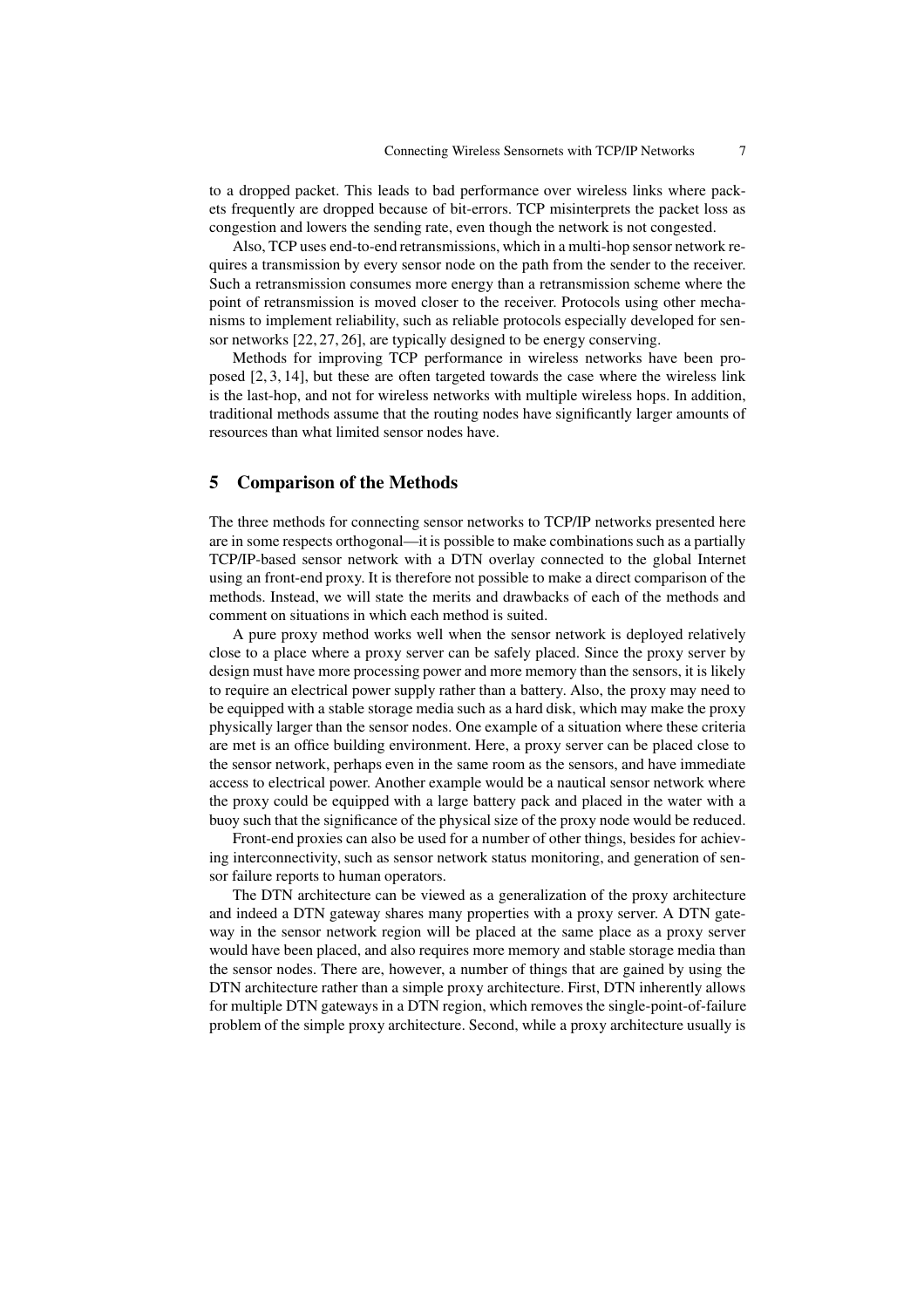specialized for the particular sensor network application, DTN provides general mechanisms and an interface that can be used for a large number of occasions. Also, if the sensor network is deployed in a place with a problematic communication environment, the DTN architecture provides a set of features which can be used to overcome the communication problems. Examples of such situations would be deep-sea exploration or places where seismic activity can disrupt communication.

From an interconnectivity perspective, running native TCP/IP in the sensor networks is the most convenient way to connect the sensor network with a TCP/IP network. One or more sensor nodes would simply be attached to the TCP/IP network, and the two networks could exchange information through any of those nodes. The attachment can be done either using a direct physical link, such as an Ethernet cable, or over a wireless technology like GPRS.

While a TCP/IP enabled sensor network may provide the easiest way to interconnect the networks, it is usually not a complete solution, but must be integrated into a larger architecture. The proxy and DTN architectures discussed here are examples of such an architecture. We can e.g. imagine an office building TCP/IP sensor network that is connected to a front-end proxy located in the cellar of the building. The connection between the proxy and the sensor network would be made using the regular TCP/IP local-area network in the building. Another example would be a TCP/IP sensor network for monitoring the in-door environment in a train. A DTN gateway would be placed in the same train, and the sensor network and the gateway would communicate using TCP/IP over the train's local area network. The DTN gateway would be able to transmit the gathered information over the global Internet at places where the train has Internet access.

Finally, from a security perspective, the front-end proxy architecture provides a good place to implement user and data authentication, since all access to the sensor network goes through the proxy. The DTN architecture is inherently designed for security and uses asymmetric cryptography to authenticate both individual messages and routers. TCP/IP as such does not provide any security, so security must be implemented externally either by using a front-end proxy, DTN, or any of the existing security mechanisms for TCP/IP networks such as Kerberos. It should also be noted that security methods developed especially with wireless sensor networks in mind [18, 25] can be implemented as application layer security in TCP/IP sensor networks.

### **6 Conclusions**

We have presented three methods for connecting wireless sensornets with TCP/IP networks: proxy architectures, Delay Tolerant Networking (DTN) overlays, and TCP/IP for sensor networks. The three methods are orthogonal in that it is possible to form combinations, such as a DTN overlay on top of a TCP/IP sensor network behind a front-end proxy.

The proxy architectures are simple and make it possible to use specialized communication protocols in the sensor network, but are application specific and creates a single point of failure. The DTN architecture also allows for specialized protocols, but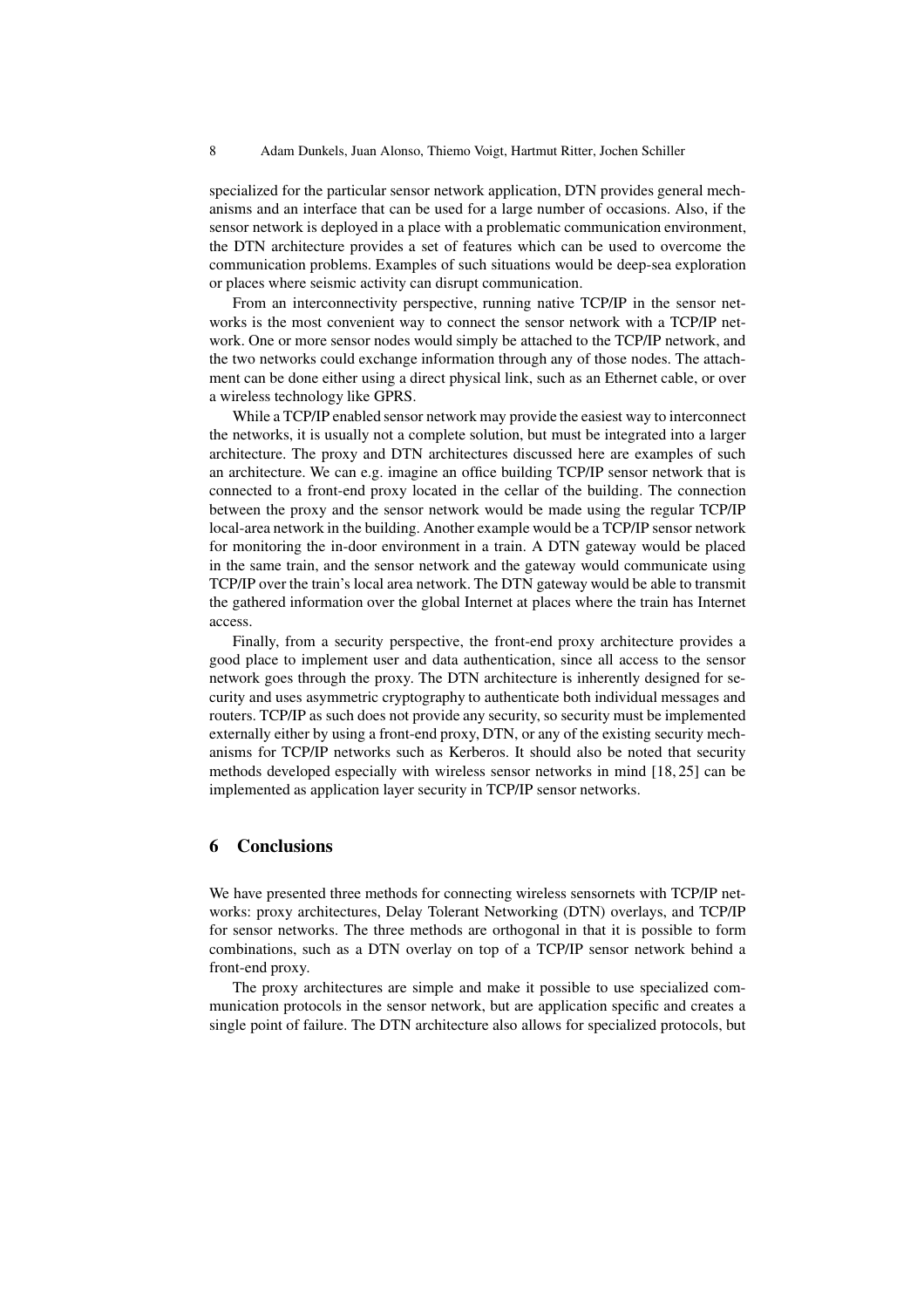provides a much more general communication architecture. DTN is also useful if the sensor network itself is deployed in a challenged communication environment.

Finally, by using the TCP/IP protocol suite for the sensor network, connecting the sensor network with another TCP/IP network is simply done by attaching one or more sensor nodes to both networks. However, attaching the sensor nodes to the TCP/IP network may not always be ideal, and a combination of either a proxy architecture and TCP/IP, or DTN and TCP/IP, may be beneficial.

TCP/IP for sensor networks currently has a number of problems, and therefore further research in the area is needed before TCP/IP can be a viable alternative for sensor networking.

#### **References**

- 1. CST Group at FU Berlin. Scatterweb Embedded Sensor Board. Web page. 2003-10-21. **URL:** *http://www.scatterweb.com/*
- 2. H. Balakrishnan, S. Seshan, E. Amir, and R. Katz. Improving TCP/IP performance over wireless networks. In *Proceedings of the first ACM Conference on Mobile Communications and Networking*, Berkeley, California, November 1995.
- 3. K. Brown and S. Singh. M-TCP: TCP for mobile cellular networks. *ACM Computer Communications Review*, 27(5):19–43, October 1997.
- 4. J. Cai and D. Goodman. General packet radio service in GSM. *IEEE Communications Magazine*, 35:122–131, October 1997.
- 5. S. Casner and V. Jacobson. Compressing IP/UDP/RTP headers for low-speed serial links. RFC 2508, Internet Engineering Task Force, February 1999.
- 6. M. Degermark, M. Engan, B. Nordgren, and S. Pink. Low-loss TCP/IP header compression for wireless networks. *ACM/Baltzer Journal on Wireless Networks*, 3(5), 1997.
- 7. A. Dunkels. uIP a TCP/IP stack for 8- and 16-bit microcontrollers. Web page. 2003-10-21. **URL:** *http://dunkels.com/adam/uip/*
- 8. A. Dunkels. Full TCP/IP for 8-bit architectures. In *Proceedings of The First International Conference on Mobile Systems, Applications, and Services (MOBISYS '03)*, May 2003.
- 9. K. Fall. A delay-tolerant network architecture for challenged internets. In *Proceedings of the SIGCOMM'2003 conference*, 2003.
- 10. J. S. Heidemann, F. Silva, C. Intanagonwiwat, R. Govindan, D. Estrin, and D. Ganesan. Building efficient wireless sensor networks with low-level naming. In *Symposium on Operating Systems Principles*, pages 146–159, 2001.
- 11. J. Hill, R. Szewczyk, A. Woo, S. Hollar, D. Culler, and K. Pister. System architecture directions for networked sensors. In *Proceedings of the 9th International Conference on Architectural Support for Programming Languages and Operating Systems*, November 2000.
- 12. C. Intanagonwiwat, R. Govindan, and D. Estrin. Directed diffusion: a scalable and robust communication paradigm for sensor networks. In *Mobile Computing and Networking*, pages 56–67, 2000.
- 13. V. Jacobson. Compressing TCP/IP headers for low-speed serial links. RFC 1144, Internet Engineering Task Force, February 1990.
- 14. J. Liu and S. Singh. ATCP: TCP for mobile ad hoc networks. *IEEE Journal on Selected Areas in Communications*, 19(7):1300–1315, 2001.
- 15. Wireless Application Protocol Forum Ltd. *Official Wireless Application Protocol: The Complete Standard*. Wiley Computer Publishing, 2000.
- 16. S. Pink M. Degermark, B. Nordgren. IP header compression. RFC 2507, Internet Engineering Task Force, February 1999.